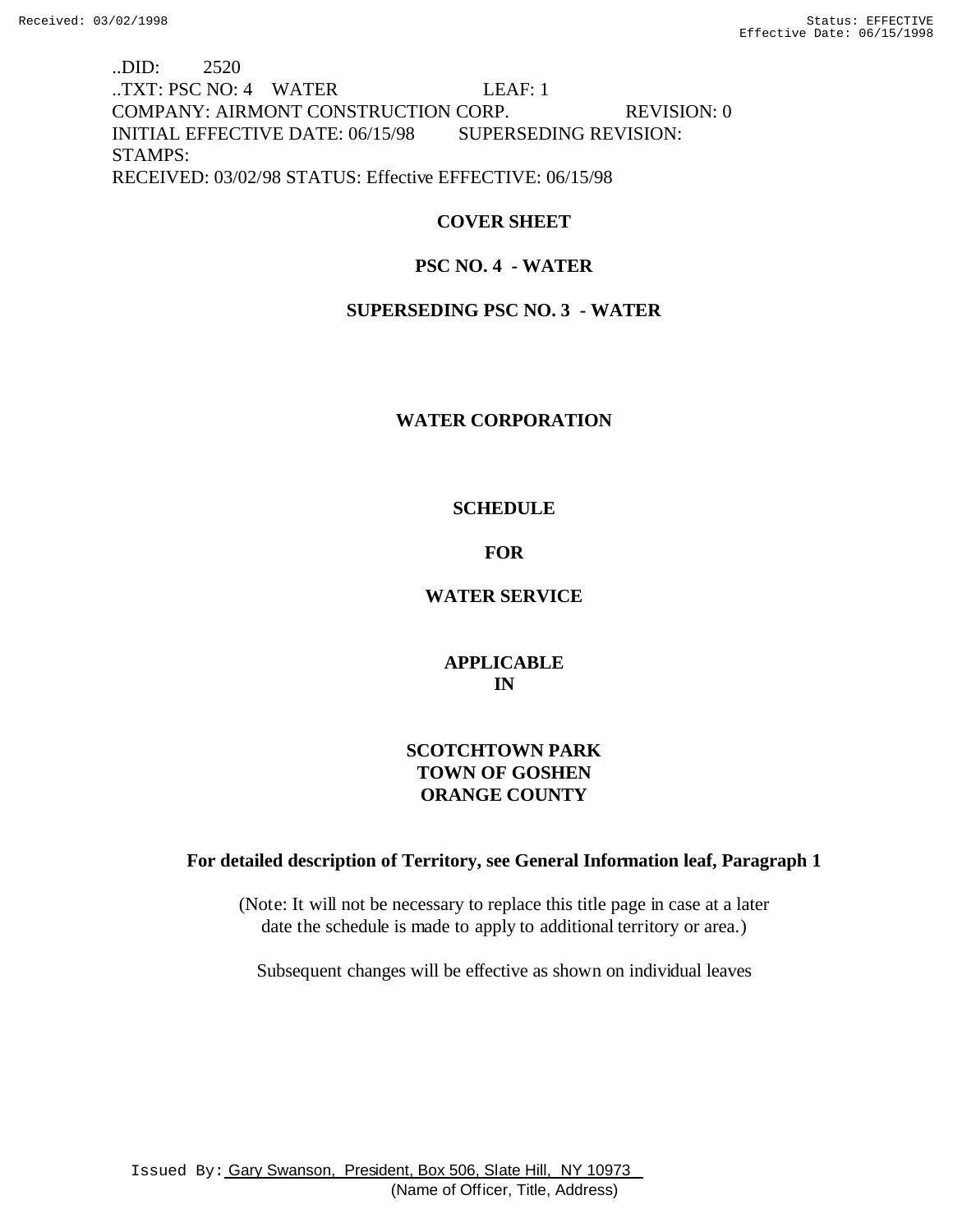PSC NO: 4 WATER LEAF: 2 AIRMONT CONSTRUCTION CORP. REVISION: 0 INITIAL EFFECTIVE DATE: 06/15/98 SUPERSEDING REVISION:

### **TABLE OF CONTENTS**

|    | <b>GENERAL INFORMATION</b>                                     | <b>LEAF NO.</b> |
|----|----------------------------------------------------------------|-----------------|
| 1. | Territory                                                      | 3               |
| 2. | Application for Water Service                                  | 3               |
| 3. | Deposits - Security                                            | 3               |
| 4. | Deposits - Interest                                            | $\overline{4}$  |
| 5. | Deposits - Return                                              | 4               |
| 6. | Deposits - Other                                               | $\overline{4}$  |
| 7. | <b>General Rules</b>                                           | $5 - 6$         |
| 8. | Metered Service                                                | $6 - 7$         |
| 9. | <b>Unmetered Service</b>                                       | 7               |
|    | 10. Extension of Mains                                         | 7               |
|    | 11. Discontinuance of Service - Non-payment                    | $7 - 8$         |
|    | 12. Discontinuance of Service - Other                          | $8 - 9$         |
|    | 13. Discontinuance of Residential Service - Special Procedures | 9               |
|    | 14. Deferred Payment Agreements                                | 9               |
|    | 15. Complaint Handling Procedures                              | 10              |
|    | 16. Restoration of Service                                     | $10 - 11$       |
|    | 17. Interest on Customer Overpayments                          | 11              |
|    | 18. Regulation                                                 | 11              |
|    | 19. Service Classification No. 1                               | 12              |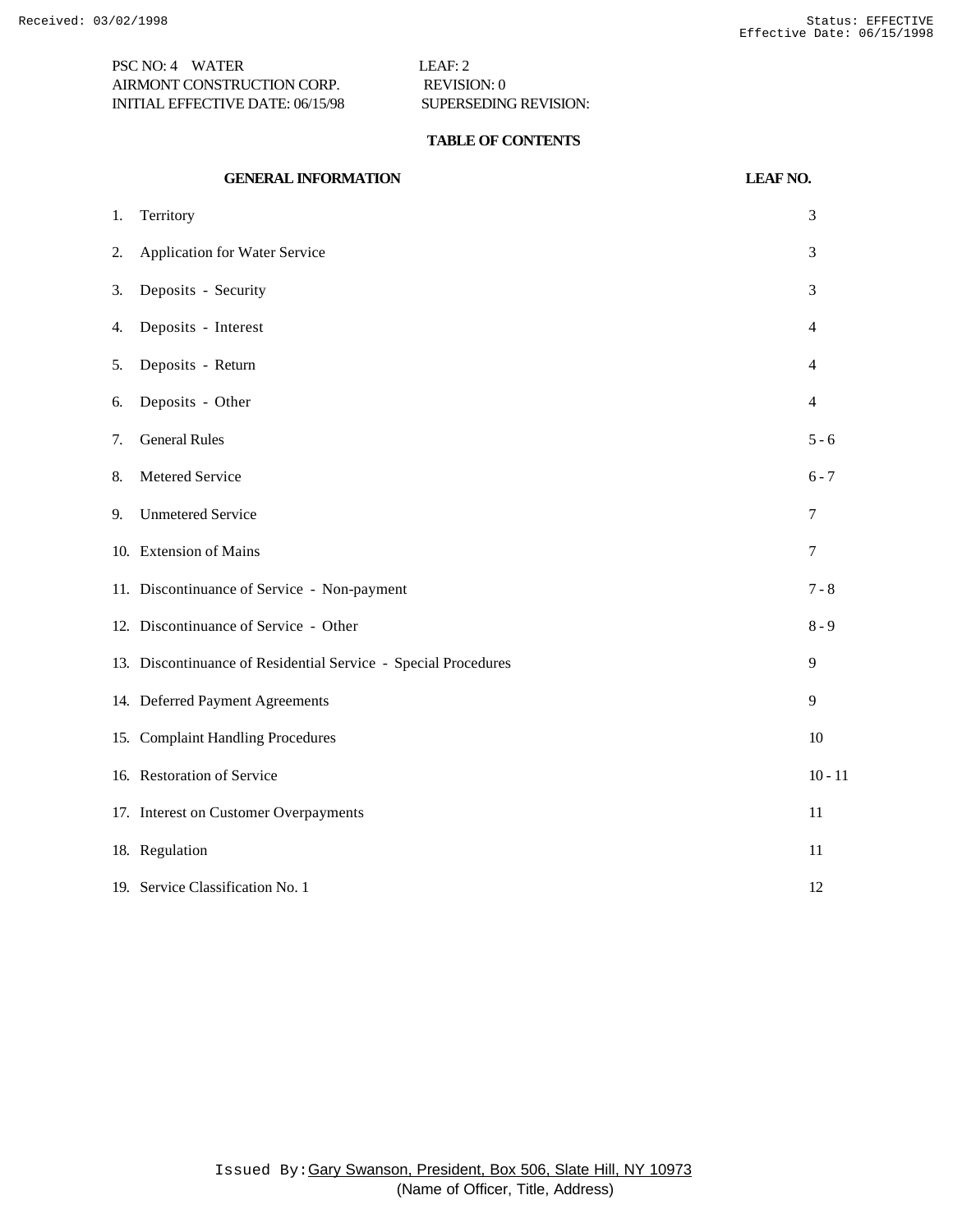..DID: 2514 ..TXT: PSC NO: 4 WATER LEAF: 3 COMPANY: AIRMONT CONSTRUCTION CORP. REVISION: 0 INITIAL EFFECTIVE DATE: 06/15/98 SUPERSEDING REVISION: STAMPS: RECEIVED: 03/02/98 STATUS: Effective EFFECTIVE: 06/15/98

#### **GENERAL INFORMATION**

1. Territory (County, Town, Development, Streets, etc.)

 Scotchtown Park Town of Goshen Orange County

- 2. Application for Water Service
	- A. Written application for service may be required.
	- B. A separate application may be required for each premises.
	- C. Premises may be subject to inspection by the company.
	- D.Applications need not be accepted from customers with charges due on any water accounts with the company. The company may accept an application if the customer enters into a deferred payment agreement.

E.Service pipe installations are subject to company approval.

### 3. Deposits - Security

- A.As a condition of receiving service, the company may require a deposit from customers that are delinquent (having a bill remaining unpaid 23 days from the date mailed), seasonal, short term or temporary or who have had service terminated for non-payment during the preceding 6 months. In addition, a deposit may also be required from a nonresidential customer whose credit has not been established with the company. A delinquent customer shall be provided with a written notice 20 days before the deposit is assessed which states that failure to make timely payments will permit the company to require a deposit from such customer.
- B.Deposits from applicants and customers may not exceed two times the estimated average monthly bill for a calendar year, except in the case of customers whose usage varies widely where deposits may not exceed twice the average monthly bill for the peak season.
- C.The company shall perform an annual review of the billing history of every customer who has a deposit with the company to assure that a deposit is still required under (1) above and that the amount of the deposit conforms with (2) above. The company reserves the right to review the deposit at any time. If a review shows that the deposit held falls short of the amount the company may require by 25 percent or more, the company may require the payment of an additional amount. If a review shows that the deposit held exceed the amount required by 25 percent or more, the company shall refund the excess to the customer. The customer may request a downward revision of the deposit.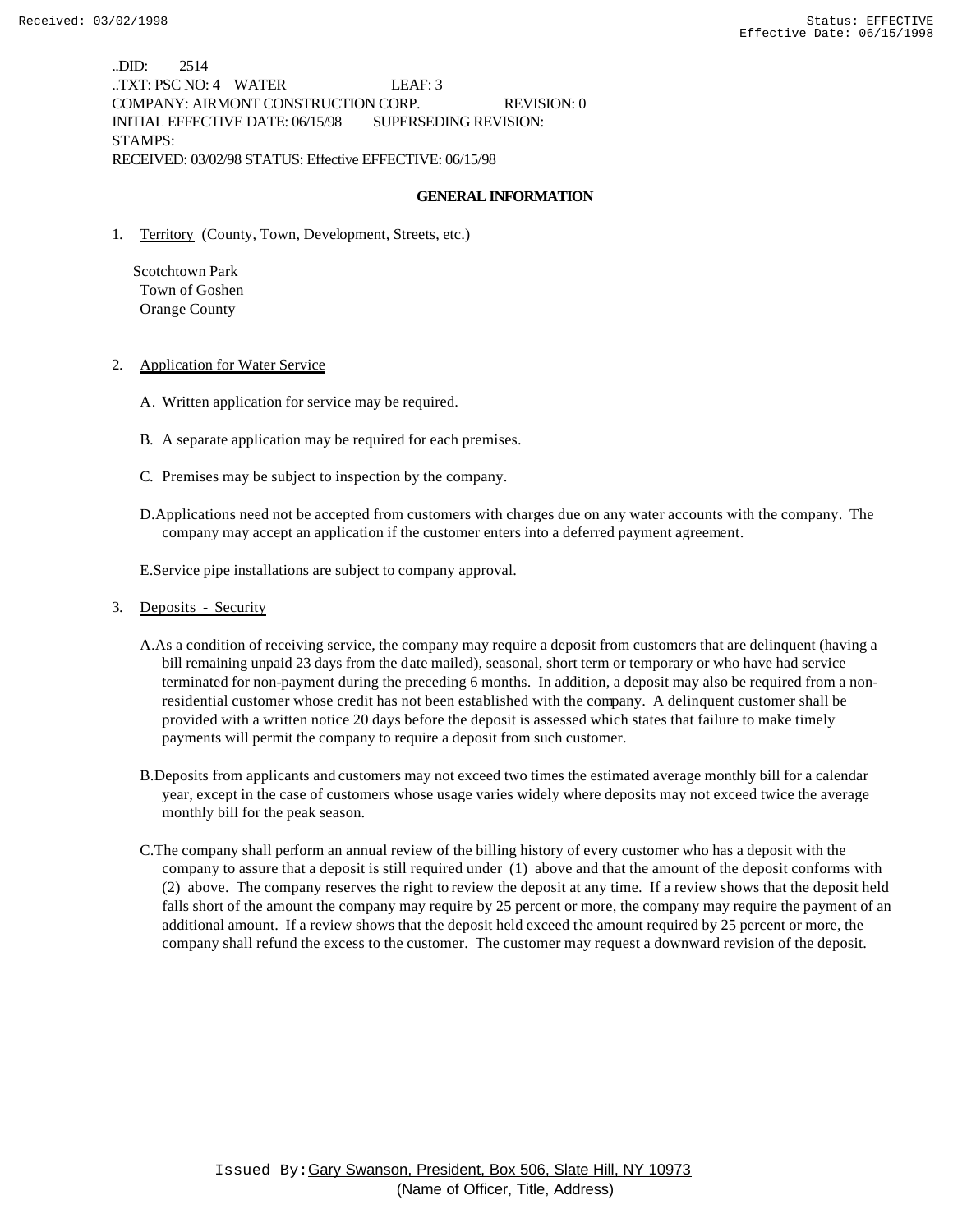..DID: 2515 ..TXT: PSC NO: 4 WATER LEAF: 4 COMPANY: AIRMONT CONSTRUCTION CORP. REVISION: 0 INITIAL EFFECTIVE DATE: 06/15/98 SUPERSEDING REVISION: STAMPS: RECEIVED: 03/02/98 STATUS: Effective EFFECTIVE: 06/15/98

#### **GENERAL INFORMATION**

#### 4. Deposits - Interest

Every deposit shall earn simple interest at the rate per annum prescribed by the Public Service Commission. The interest must be paid to customers when the deposit is returned. If the deposit has been held for 12 consecutive months or more, the interest must be credited to the customer no later than the first bill rendered after the next succeeding first day of October and at the end of each succeeding 12 month period.

#### 5. Deposits - Return

- A.The company shall return to a customer a deposit or portion of a deposit and all interest thereon no more than 30 days after:
	- (1) the day the account is closed and all bills are paid; or
	- (2)the date of the first bill for service rendered after a 12 month period during which time the customer was not delinquent, provided there is no other basis for the company to request a deposit; or
	- (3)a review of the deposit shows that a reduction of the deposit is warranted.
- B.A deposit or portion of a deposit plus interest thereon that is subject to return may be credited to the customer's account in the amount of any outstanding charges. If any balance remains, a refund check shall be issued.
- 6. Deposits Other
	- A.In the event that the applicant desires service for a trailer or other non-permanent structure, he shall deposit with the company all costs of the connection of such service. Said deposit shall bear simple interest as required above and shall be refunded at the end of 10 years, or sooner in the event that a permanent structure for such service connection is completed.
	- B.The company may also require deposits from customers to guarantee future payments as set forth in lawn sprinkler, main extension, or other forms of contracts which are in a form approved by the Public Service Commission. The interest rates for these deposits will be the same as the interest rates for security deposits and such interest will be credited to the customer as prescribed by Commission rules.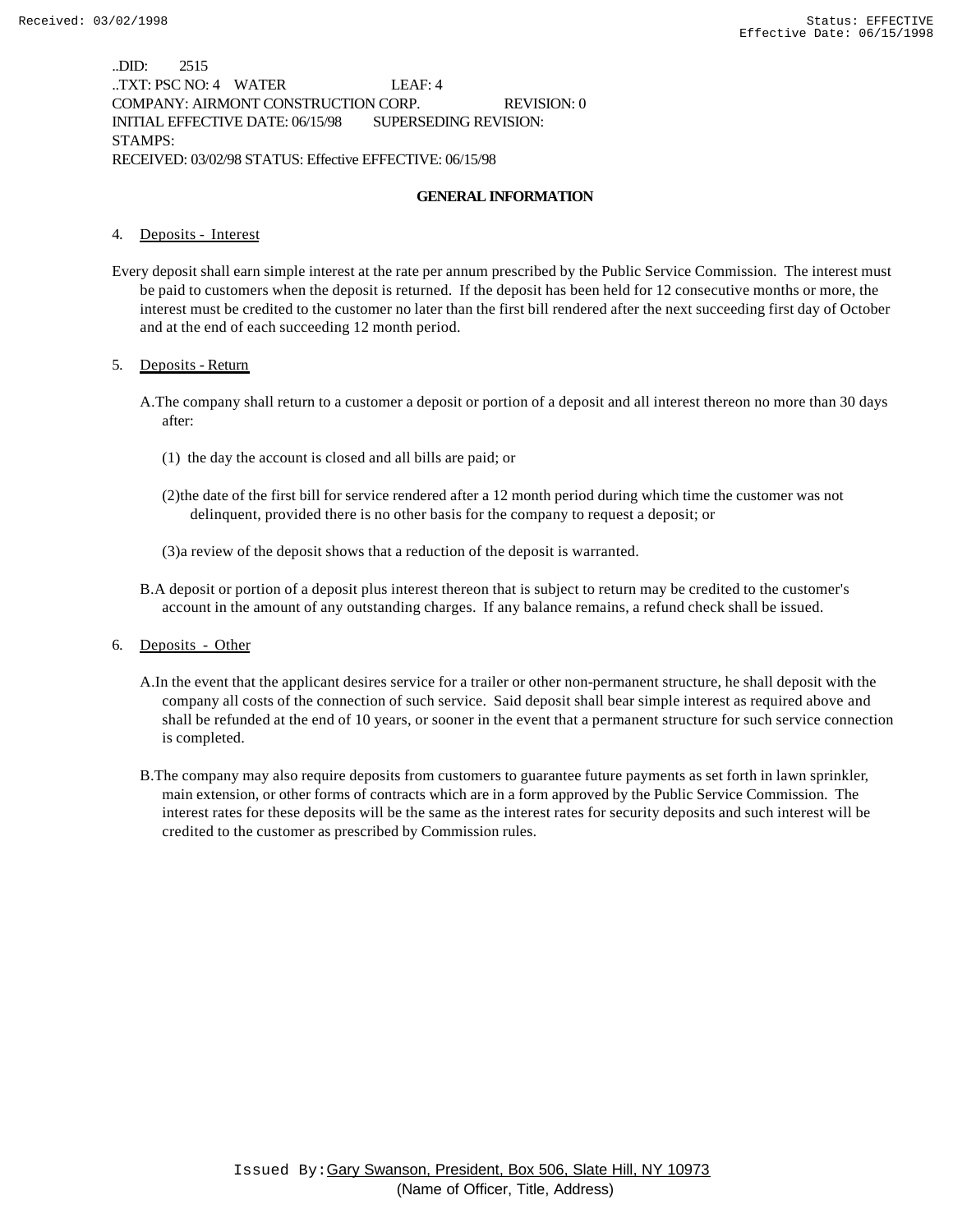..DID: 2516 ..TXT: PSC NO: 4 WATER LEAF: 5 COMPANY: AIRMONT CONSTRUCTION CORP. REVISION: 0 INITIAL EFFECTIVE DATE: 06/15/98 SUPERSEDING REVISION: STAMPS: RECEIVED: 03/02/98 STATUS: Effective EFFECTIVE: 06/15/98

### **GENERAL INFORMATION**

#### 7. General Rules

- A.Customers must provide 10 days' written notice prior to the date on which termination of service is requested or prior to a change of occupancy, until which date the customer will be responsible for payment of service.
	- B.Fire hydrants shall not be used without written permission or unless in conformance with filed fire protection tariff provisions.
	- C.The company will not be liable for damage resulting from the presence of its facilities, supply, or use of water service, except damage resulting from gross negligence of the company.
	- D.The company may shut off water in its mains to make repairs and extensions. Where possible, proper advance notice will be made to customers affected.
	- E.The use of water for sprinkling, swimming pools, or other less essential uses may be restricted or prohibited where such use may unreasonably reduce the adequacy of service for other domestic purposes.
	- F.There must be a separate service for each premises.

G.Installation of service pipes and mains will not normally be made when the ground is frozen.

- H.The customer is responsible for service pipes and plumbing within the property line. Any plumbing work done on the customer's service pipe is subject to approval by the company. No underground work shall be covered up until it has been inspected and approved by the company.
- I.All leaks on customer premises must be repaired as soon as possible.
- J.All mains, services (up to the property line) and other water system facilities will be maintained and replaced by the company.
- K.The company will supply water in the distribution system at pressures between 20 and 100 pounds per square inch (psi) and will strive, where practicable, to maintain a normal working pressure of 60 psi with a minimum of 35 psi. If the company makes changes to its system which cause the pressure to increase to over 100 psi to existing customers, the company will be responsible for the first installation of the necessary equipment in the customer's premises. From that point on the equipment will be considered part of the customer's internal plumbing and the customer will be responsible for its maintenance or replacement. If a water pressure reducing valve, in the customer's or applicant's opinion, is necessary or desired to safeguard the plumbing, it is the customer's or applicant's responsibility to purchase, install and maintain this equipment. Where a pressure reducing valve is used it is also advisable to install a suitable pressure relief valve. All installations will comply with the local building codes and standards and are considered a part of the customer's internal plumbing.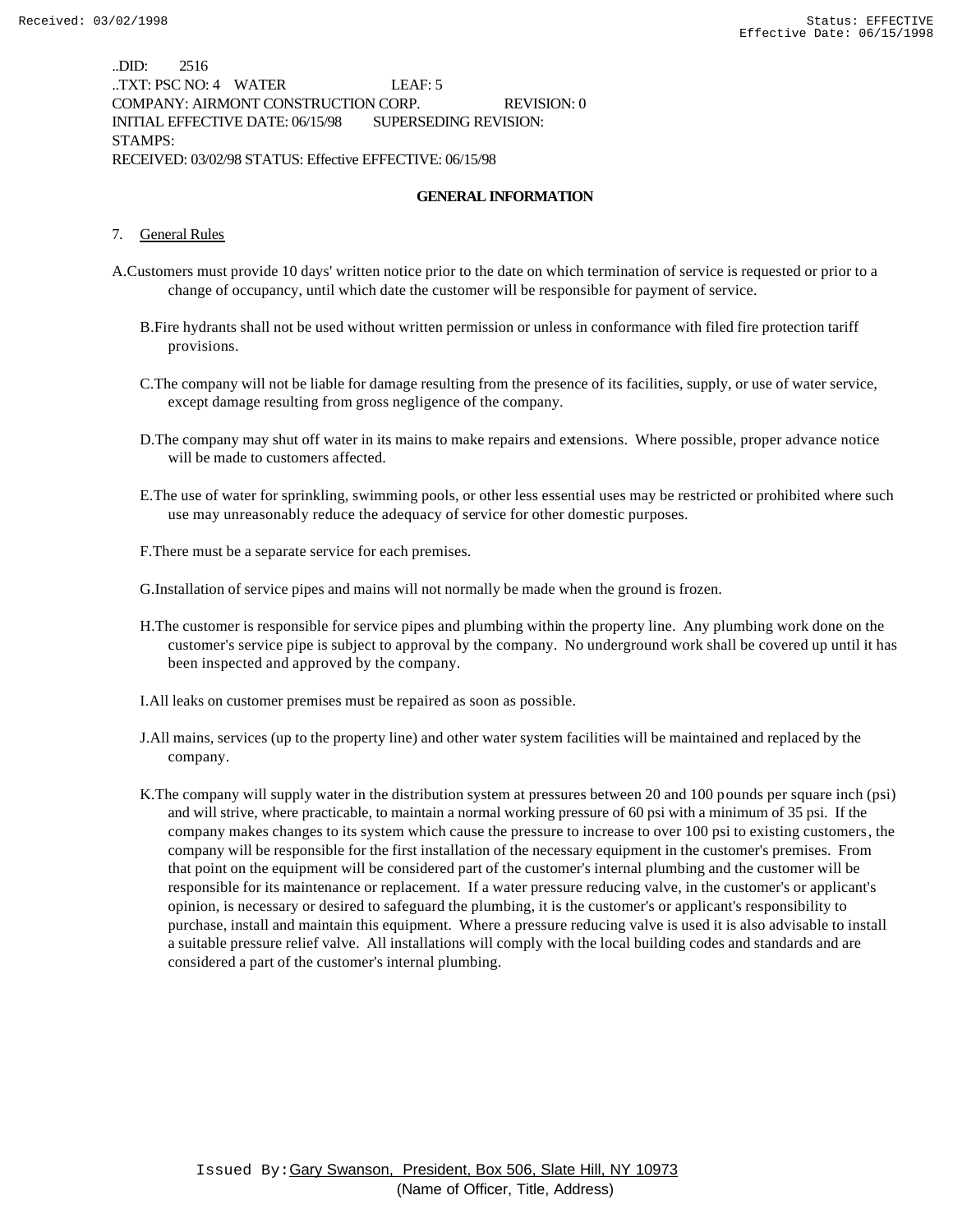..DID: 2517 ..TXT: PSC NO: 4 WATER LEAF: 6 COMPANY: AIRMONT CONSTRUCTION CORP. REVISION: 0 INITIAL EFFECTIVE DATE: 06/15/98 SUPERSEDING REVISION: STAMPS: RECEIVED: 03/02/98 STATUS: Effective EFFECTIVE: 06/15/98

### **GENERAL INFORMATION**

- L.Where an applicant is seeking service at an elevation or gradient which could not otherwise be adequately serviced by existing plant, the company will require that the applicant bear the additional cost of providing such extraordinary service, or in the alternative, require the applicant to purchase, install and maintain the necessary special equipment, such as a hydro-pneumatic system, needed to serve the premises. The installation of a hydro-pneumatic system as part of the customer's internal plumbing may be subject to approval of the Health Department and should comply with local building codes and standards.
- M.Cross connections to water sources other than the company's or with other facilities are strictly prohibited. Customers will, at their expense, install and maintain such backflow prevention devices as may be required by the company in accordance with good water works practice or applicable laws or regulations.
- N.Customers must permit company representatives to enter their premises on request for purposes relating to the operation and maintenance of the company's system, including inspection of the customer's and the company's facilities, installation, reading, testing, replacement and removal of meters, and terminating and restoring service.
- O.No person shall maliciously, willfully or negligently break, damage, destroy, uncover, deface, block access to or tamper with any pipe, valve, meter, structure, appurtenance or equipment which is a part of the water works system.
- 8. Metered Service (if applicable and provided for in Service Class No.  $\Box$ )

A.A meter of a type approved by the Commission is required for each premises.

- B.The company will furnish, install, and maintain the meter. Unless the meter register is set at zero, the company shall attach a tag stamped with the date and meter dial reading at the time of installation.
- C.The customer will provide a location for the meter acceptable to the company and will be responsible for the cost of repairing damage resulting from human interference, frost, backflow of hot water, or other such causes.
- D.Where the company agrees it is necessary to set a meter outside the building, it shall be installed at the exp ense of the customer in a pit acceptable to the company which is both water-tight and frostproof. The cover of the pit shall be fastened with a convenient locking devise. Where the distance from the property line to the front wall of the building is greater than 75 feet, the company may require that the meter be set in a pit at or near the property line. If the pit is to be installed on property not owned or controlled by the customer, written consent of the owner of the property shall be obtained prior to the installation.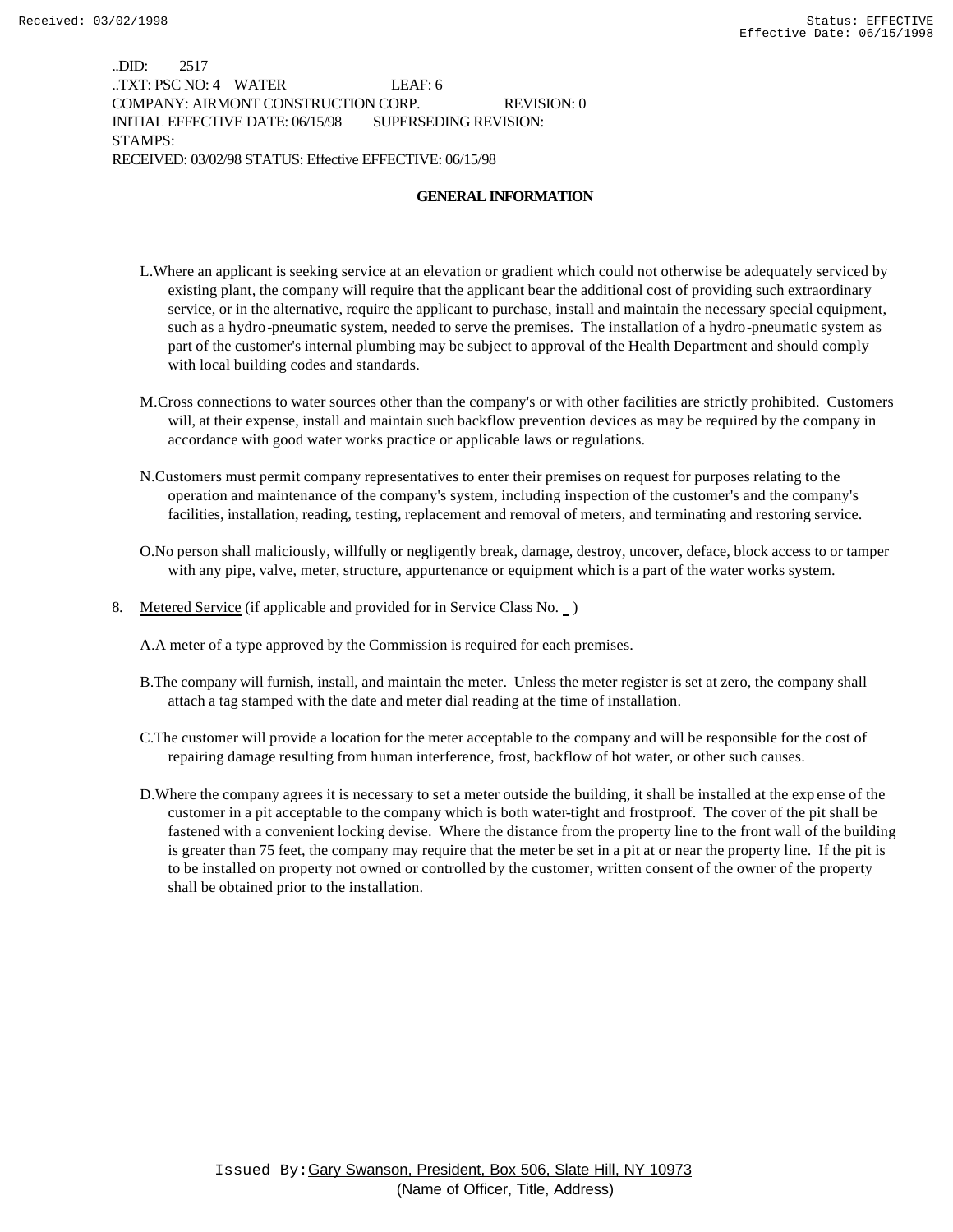..DID: 2521 ..TXT: PSC NO: 4 WATER LEAF: 7 COMPANY: AIRMONT CONSTRUCTION CORP. REVISION: 0 INITIAL EFFECTIVE DATE: 06/15/98 SUPERSEDING REVISION: STAMPS: RECEIVED: 03/02/98 STATUS: Effective EFFECTIVE: 06/15/98

#### **GENERAL INFORMATION**

E.The company reserves the right to remove, test, and replace the meter.

- F.The company shall afford the customer an opportunity to verify the final reading of any water meter removed from the premises and obtain the customer's signature on a meter removal card which shows the date remo ved and the reading.
- G.Meters will be tested in conformance with rules of the Public Service Commission. In the case of a disputed account involving the accuracy of the meter, the company will have the meter tested upon the request of the customer. Should the customer request to have a second meter test within 1 year, the customer will be responsible for the actual cost incurred to have the meter tested including the cost to remove the meter, payable in advance to the company. This fee will be refunded if the meter's final weighted average is found to register in excess of 100 percent. Adjustments in bills for over-registration of the meter will be made in accordance with the current rules of the Public Service Commission.

H.Bills will show meter readings and the dates read.

I.Bills will be reasonably estimated where a meter has been inaccessible and will be so indicated on the bill.

- J.Where a meter has ceased to register or its percentage of accuracy cannot be determined, an estimated bill for the current period may be rendered. For all other periods the bill shall be the minimum applicable rate.
- 9. Unmetered Service (if applicable and provided for in Service Class No.  $1$ )

All applicable provisions of this tariff shall apply.

10. Extension of Mains

Mains will be extended in conformance with Commission Rules and Regulations found in 16 NYCRR, Part 501.

#### 11. Discontinuance of Service - Non-Payment

 Service may be discontinued, under the following provisions, for non-payment of any amount due for water supplied, for failure to make any payment due under a deferred payment agreement or for meter maintenance, for failure to post a required deposit or for failure to pay any fee or charge accruing under the contract or tariff.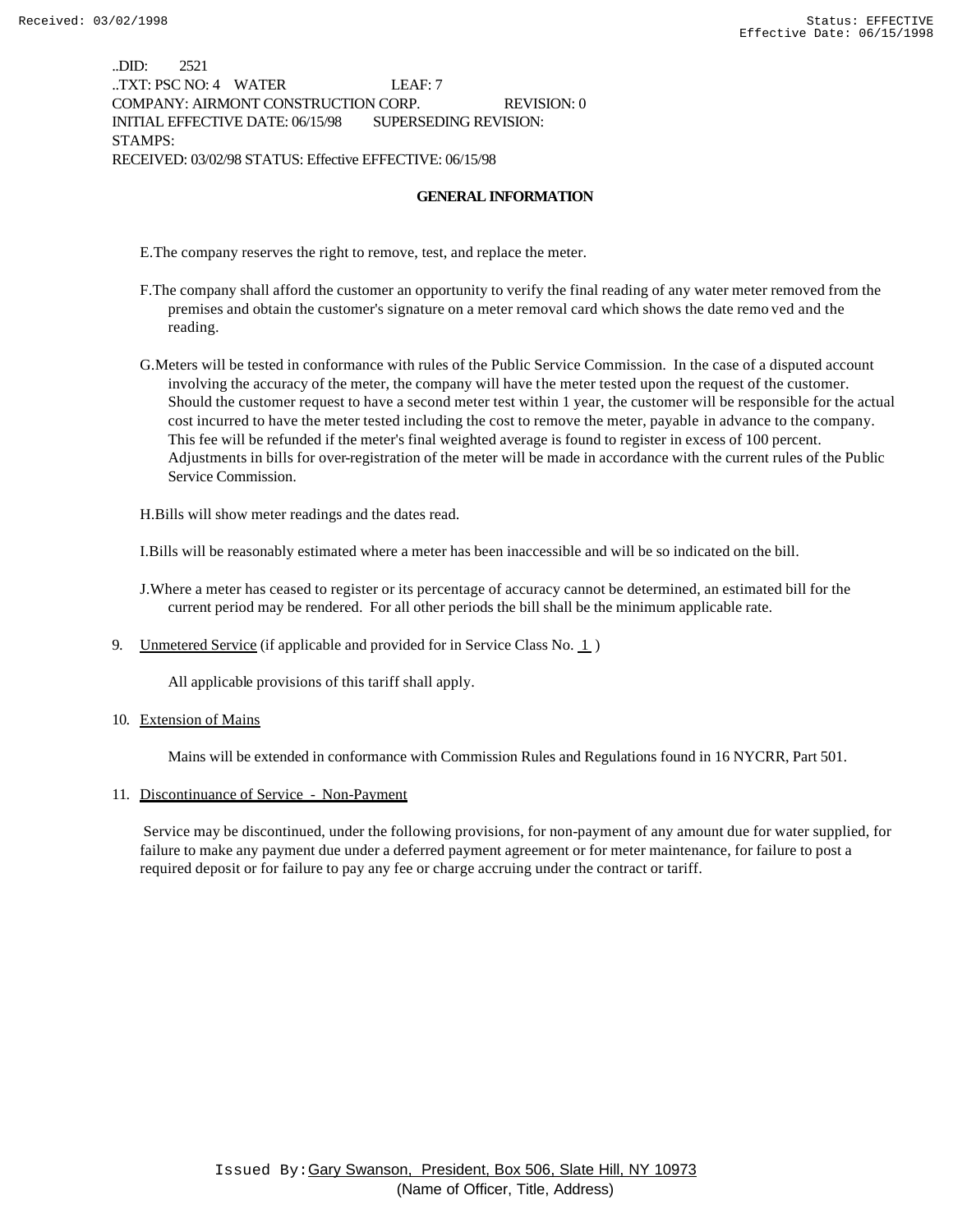..DID: 2522 ..TXT: PSC NO: 4 WATER LEAF: 8 COMPANY: AIRMONT CONSTRUCTION CORP. REVISION: 0 INITIAL EFFECTIVE DATE: 06/15/98 SUPERSEDING REVISION: STAMPS: RECEIVED: 03/02/98 STATUS: Effective EFFECTIVE: 06/15/98

### **GENERAL INFORMATION**

- A.A bill not paid within 23 days of mailing is considered delinquent, and the company may discontinue service after complying with 16 NYCRR, Part 533 which requires: (1) 15 days written notice if served personally, or (2) 15 days after a registered letter containing such notice has been signed or refused, or (3) 18 days after mailing written notice in a post-paid wrapper. Service will not be re-established until payment of all proper arrears, charges and deposits is made or a deferred payment agreement is entered into. Receipt of a subsequently dishonored negotiable instrument in response to a notice of discontinuance shall not constitute payment of the customer's account and the company shall not be required to issue additional notice prior to discontinuance. There will be a charge for processing all returned checks equal to the bank charge plus a handling fee of \$5.00 (not to exceed the maximum allowed by section 5-328 of General Obligations Law).
- B.The company will not discontinue service to residential premises for non-payment of bills on a Friday, Saturday, Sunday, public holiday (as defined in General Construction Law), or on a day on which the utility's main office is closed. Discontinuance can only take place from Monday to Thursday between the hours of 8 a.m. and 4 p.m.
- C.The company will not discontinue service for non-payment of bills to any person or entity receiving public assistance if the payment for such service is to be paid directly by the Department of Social Services or by the local Social Services representatives.
- 12. Discontinuance of Service Other
	- A.Service rendered under any application, contract or agreement may be discontinued by the company after reasonable notice for any of the following reasons:
		- (1)For willful or indifferent waste of water due to any cause or for non-authorized use of water.
		- (2)For failure to protect from damage the meter and connection, or for failure to protect and maintain the service pipe or fixtures on the property of the customer in a condition satisfactory to the company.
		- (3)For tampering with any meter, connections, service pipe, curb cock, seal or any other appliance of the company controlling or regulating the customers's water supply.
		- (4)For failure to provide the company's employees reasonable access to the premises supplied, or for obstructing the way of ingress to the meter or any other appliances controlling or regulating the customer's water supply.
		- (5)In case of vacancy of the premises.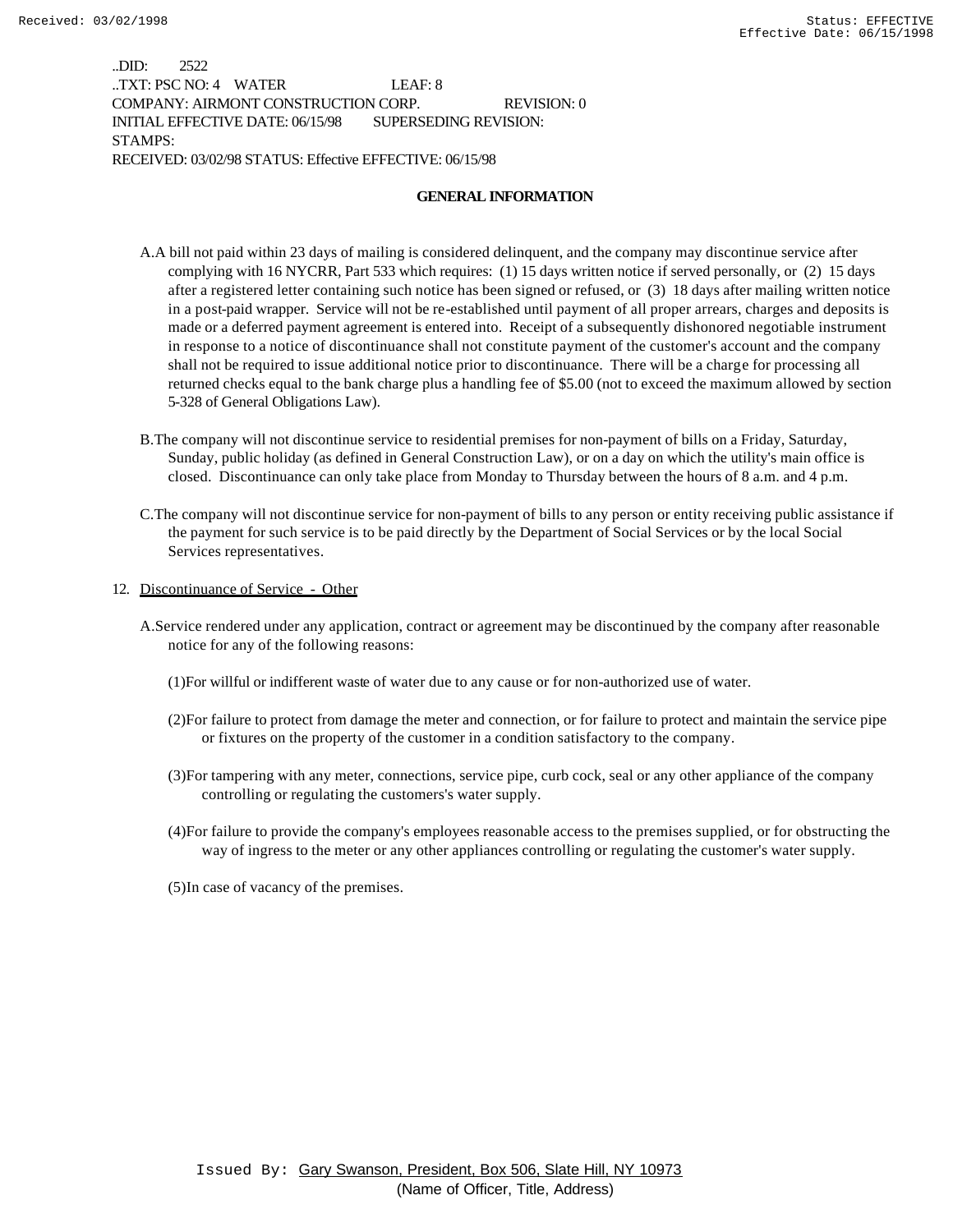..DID: 2523 ..TXT: PSC NO: 4 WATER LEAF: 9 COMPANY: AIRMONT CONSTRUCTION CORP. REVISION: 0 INITIAL EFFECTIVE DATE: 06/15/98 SUPERSEDING REVISION: STAMPS: RECEIVED: 03/02/98 STATUS: Effective EFFECTIVE: 06/15/98

#### **GENERAL INFORMATION**

(6)For cross connections.

(7)For submetering or reselling water.

(8)For non-compliance with restrictions on less essential water use.

- (9)For violation of any rule or regulation of the company as filed with the Public Service Commission, provided such violation affects the reliability or integrity of the water system.
- B.Written notice of discontinuance of service shall contain the information required by 16 NYCRR S. 14.4(b) and will be given except in those instances where a public health hazard exists.
- C.The company may, at any time, temporarily discontinue water service in case of accident, or for the purpose of making connections, alterations, repairs, charges, etc.
- D.Except as stated in the preceding paragraph, or in the case of a violation that threatens the integrity of the water system, the company shall not discontinue service to any customer on a Friday, Saturday, Sunday, Public Holiday or on a day when the company is not open for business. Public Holiday shall refer to those holidays defined in the General Construction Law.

#### 13.Discontinuance of Residential Service - Special Procedures

 The company must delay termination of service or, if service has already been terminated, must restore service for 30 days in the event that the occupants of the premises are blind, disabled, 62 years of age or older or 18 years of age or under, if a medical emergency exists, or where during the cold weather period (November 1 to April 15) the termination would affect the heating of the premises, if such termination or failure to restore service might cause the occupant to suffer serious impairment to health. The company may require appropriate documentation that such a condition exists before delaying the termination or restoring the service. In addition, the company may require that the customer make appropriate arrangements to pay any arrears on the account.

#### 14. Deferred Payment Agreements

 In addition to the above circumstances, the company will consider granting customers reasonable payment terms in cases where a customer is threatened with termination of service, or where the company has issued a backbill to a customer. Any such agreement may require the customer to make a reasonable down payment, and to pay current bills when issued.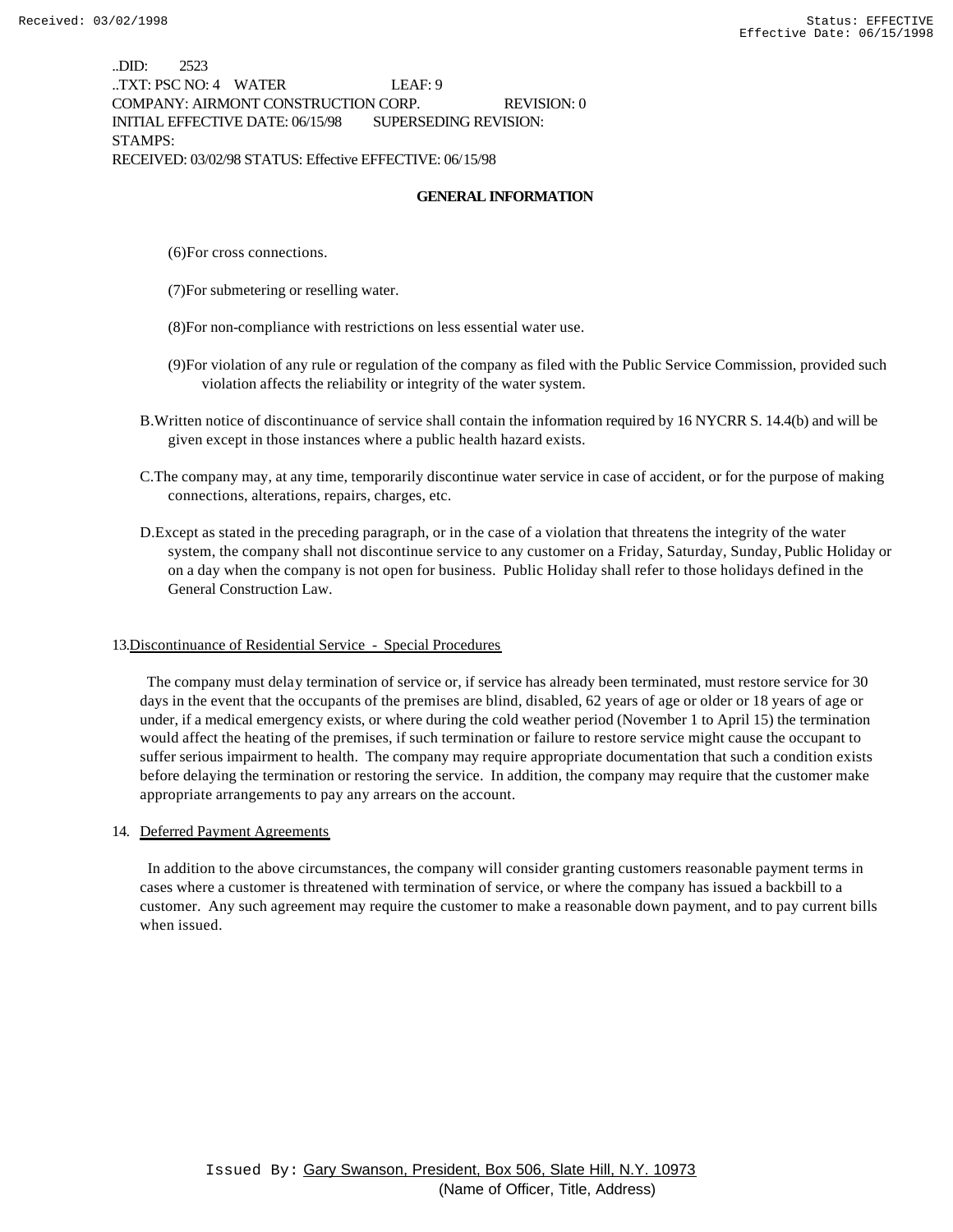..DID: 2524 ..TXT: PSC NO: 4 WATER LEAF: 10 COMPANY: AIRMONT CONSTRUCTION CORP. REVISION: 0 INITIAL EFFECTIVE DATE: 06/15/98 SUPERSEDING REVISION: STAMPS: RECEIVED: 03/02/98 STATUS: Effective EFFECTIVE: 06/15/98

### **GENERAL INFORMATION**

#### 15.Complaint Handling Procedures

- A.The company will promptly investigate and evaluate all complaints received from customers regarding bills for service rendered or required deposits. The results of the company's findings will be reported to the customer. During the period of investigation and evaluation, service will not be discontinued, nor shall a new notice of termination be issued, provided, however, that the customer will be required to pay the undisputed portion of any balance due, which may include bills for current usage.
- B.After the completion of such an investigation, if the company determines that the disputed service has been rendered, or that the disputed charge or deposit is proper in whole or in part, the company may require that the full bill or deposit be paid. Appropriate notices of the determination shall be given to the customer, and where notice of discontinuance of service was previously sent, or is served with the determination, such notice shall include a statement advising the customer of the availability of the Commission's complaint handling procedures, including the address and telephone number of the Department's Consumer Services Division. Where prior notice of discontinuance was sent, company procedure provides for discontinuance of service if customer fails to pay the proper amount due and owing within 5 days after notice of the company determination was served personally on the customer or at least 8 days after mailing of the notice. Under no circumstances will discontinuance of service occur if so precluded by the Commission.
- C.In situations where the complaint procedures of the Commission have been invoked and it is determined that the disputed service has been rendered or that the disputed charge or deposit is proper and prior notice of discontinuance was sent, a customer's service will not be discontinued for failure to pay the amount found due and owing until at least 5 days after notice of the Commission's determination, where personal service is made, or at least 8 days after mailing of such a notice.

#### 16. Restoration of Service

 A charge will be made to restore service after discontinuance at the customers's request, for non-payment or for violation of these rules.

 This charge will be \$25.00 during normal business hours (8:00 a.m. to 4:00 p.m., Monday through Friday), \$35.00 outside of normal business hours Monday through Friday and \$35.00 on weekends or public holidays. The holidays for which the \$35.00 charge will apply are as follows:

New Year's Day Labor Day Dr. Martin Luther King, Jr. Day Columbus Day Lincoln's Birthday Veteran's Day Washington's Birthday Thanksgiving Day Memorial Day Christmas Day Independence Day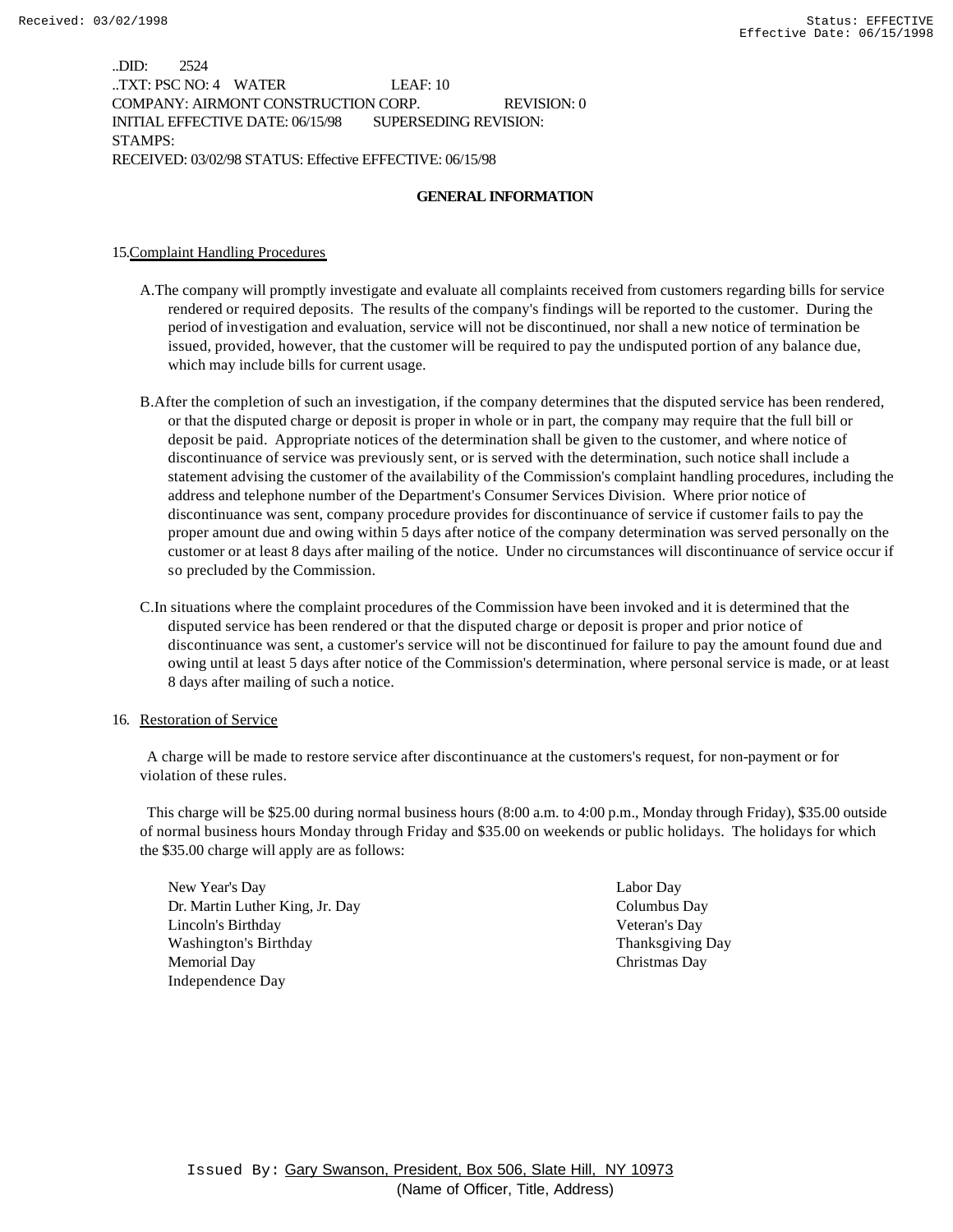# ..DID: 2525 ..TXT: PSC NO: 4 WATER LEAF: 11 COMPANY: AIRMONT CONSTRUCTION CORP. REVISION: 0 INITIAL EFFECTIVE DATE: 06/15/98 SUPERSEDING REVISION: STAMPS: RECEIVED: 03/02/98 STATUS: Effective EFFECTIVE: 06/15/98

# **GENERAL INFORMATION**

In a case where service is being restored after discontinuance for non-payment, the company may require full payment of all arrears as well as the restoration of service charge. If the company and the customer have entered into some form of payment agreement, the agreed upon down payment may be required before service will be restored.

If it becomes necessary to disconnect service at the main because of willful acts of a customer, the service restoration charge will include the actual costs incurred by the company to disconnect and reconnect the service.

## 17. Interest on Customer Overpayments

The company will provide interest on a customer overpayment as follows:

- A. A customer overpayment is defined as payment by the customer to the company in excess of the correct charge for water service supplied to the customer which was caused by erroneous billing by the utility.
- B. The rate of interest on such amounts shall be the greater of the unadjusted customer deposit rate or the applicable late payment rate, if any, for the service classification under which the customer was billed. Interest shall be paid from the date when the customer overpayment was made, adjusted for any changes in the deposit rate or late payment rate, and compounded monthly, until the date when the overpayment was refunded.
- C. The company will not pay interest on customer overpayments that are refunded within 30 days after such overpayment is received by the company.

## 18. Regulation

 All matters, rules and other situations concerning the rendering of water service which are not specifically covered herein or in a provision of the New York State Codes, Rules and Regulations and which are subject to the jurisdiction of the Public Service Commission, and for which a customer and the company cannot agree as to an equitable and fair solution will be referred to said Commission to be resolved. Either the customer or the company may request that a rule or provision of this tariff be changed for a particular situation.